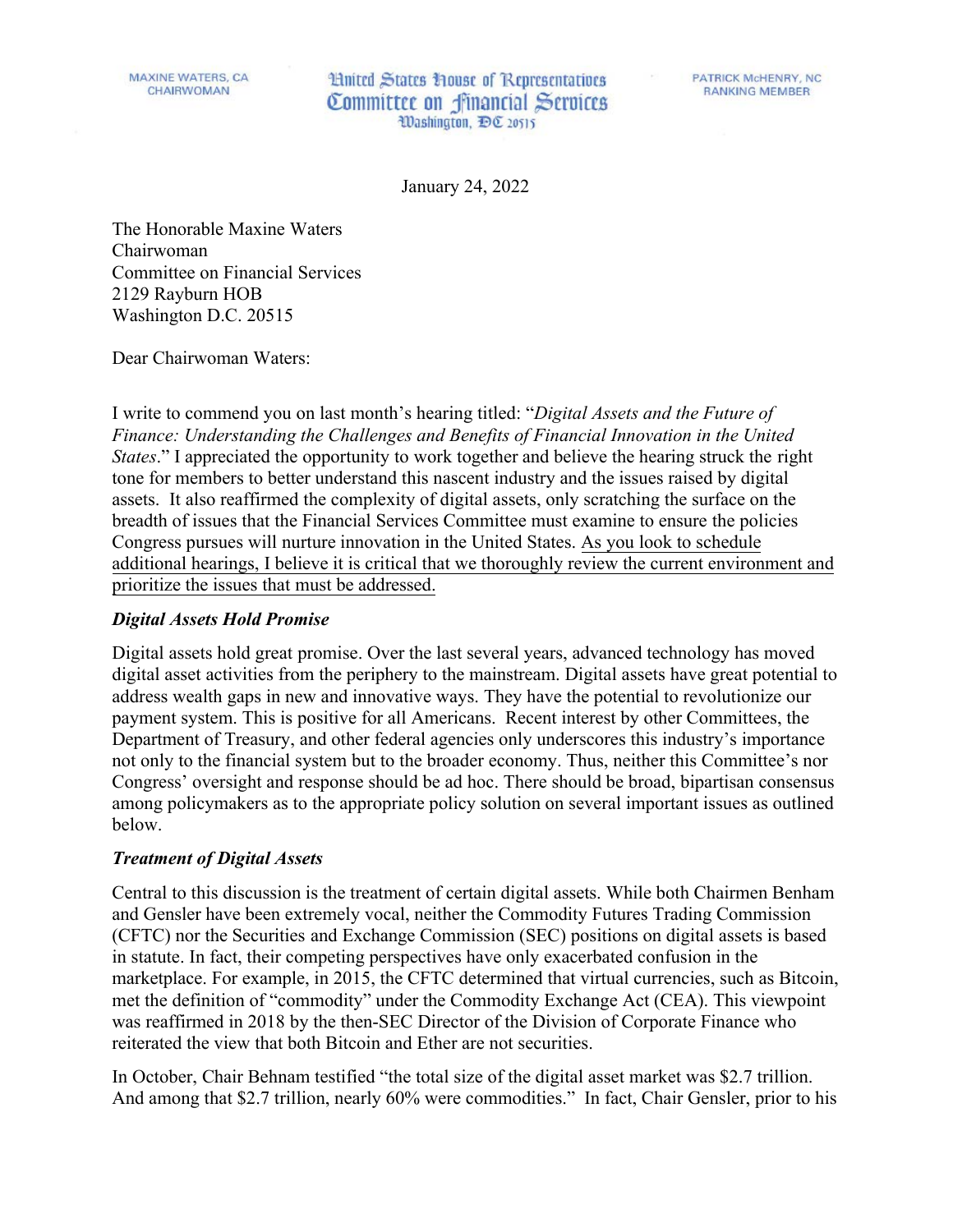time at the SEC, took this view. Chair Gensler previously testified, "[CFTC authority] is critical for cryptocurrencies referenced in the derivatives markets but may be increasingly important as well for retail investors in crypto cash commodities." He further highlighted the need for such authority and emphasized, "there may be a gap Congress considers filling related to cryptocurrencies not subject to securities laws, such as Bitcoin."

Now, as Chair of the SEC, Gensler has reversed his view. Gensler recently opined that, "it's really, really a small number, [that] may not be securities and be under commodities rules." Further stating that, "we have a crypto market now where many tokens may be unregistered securities."

The inconsistent treatment and jurisdictional uncertainty have only exacerbated confusion in the marketplace. As a result, market participants will look outside the United States. We should not cede these important issues to regulators such as SEC or CFTC, or to the judicial branch, to determine. This Committee should do its work to appropriately categorize these assets and determine the rules that will govern their use. Additionally, as discussed in the hearing, U.S. based trading platforms are not currently under the direct jurisdiction of either the SEC or CFTC. The Committee should further examine whether increased federal regulation of cryptocurrency trading platforms is necessary or appropriate. We should ensure there is transparency, accountability, and appropriate compliance with anti-money laundering regulations in the marketplace.

Relatedly, the President's Working Group on Financial Markets (PWG) released a report last November raising the profile of stablecoins, including the benefits and risks associated with their use. We should hear from the drafters of the report on the issues they examined, including but not limited to the composition of stablecoin reserve assets and information provided to the public about the reserve assets, redemption rights as well as other risk management and governance issues. It is also worth noting that one important perspective not included in the report is the role state regulators currently play in regulating these assets. Many states, such as New York, have strong regulatory frameworks in place. These frameworks provide effective oversight of stablecoins. We should hear from states regarding lessons learned and best practices.

Furthermore, we must closely examine the Federal Reserve and its anticipated next steps regarding Central Bank Digital Currencies (CBDCs). As noted in the Fed's policy paper, a Fedissued CBDC raises several questions – including at a fundamental level – whether the Fed has the authority to issue a CBDC absent action by Congress. In evaluating the Fed's policy paper, we should seek to understand the Fed's authority, the impact such authority would have on its dual mandate, implications on the retail banking industry and private sector, and the international implications of a US CBDC.

## *Clarity Will Bolster Innovation*

Chairwoman Waters, the issues raised above are not exhaustive. Moreover, we both understand that uncertainty in this industry will only hurt innovation. We must work together to create opportunities that allow these technologies to flourish without stifling them in their infancy. At the same time, we must ensure that both consumers and investors have the information they need to make good decisions. These are not decisions that should be made by regulators but by policymakers.